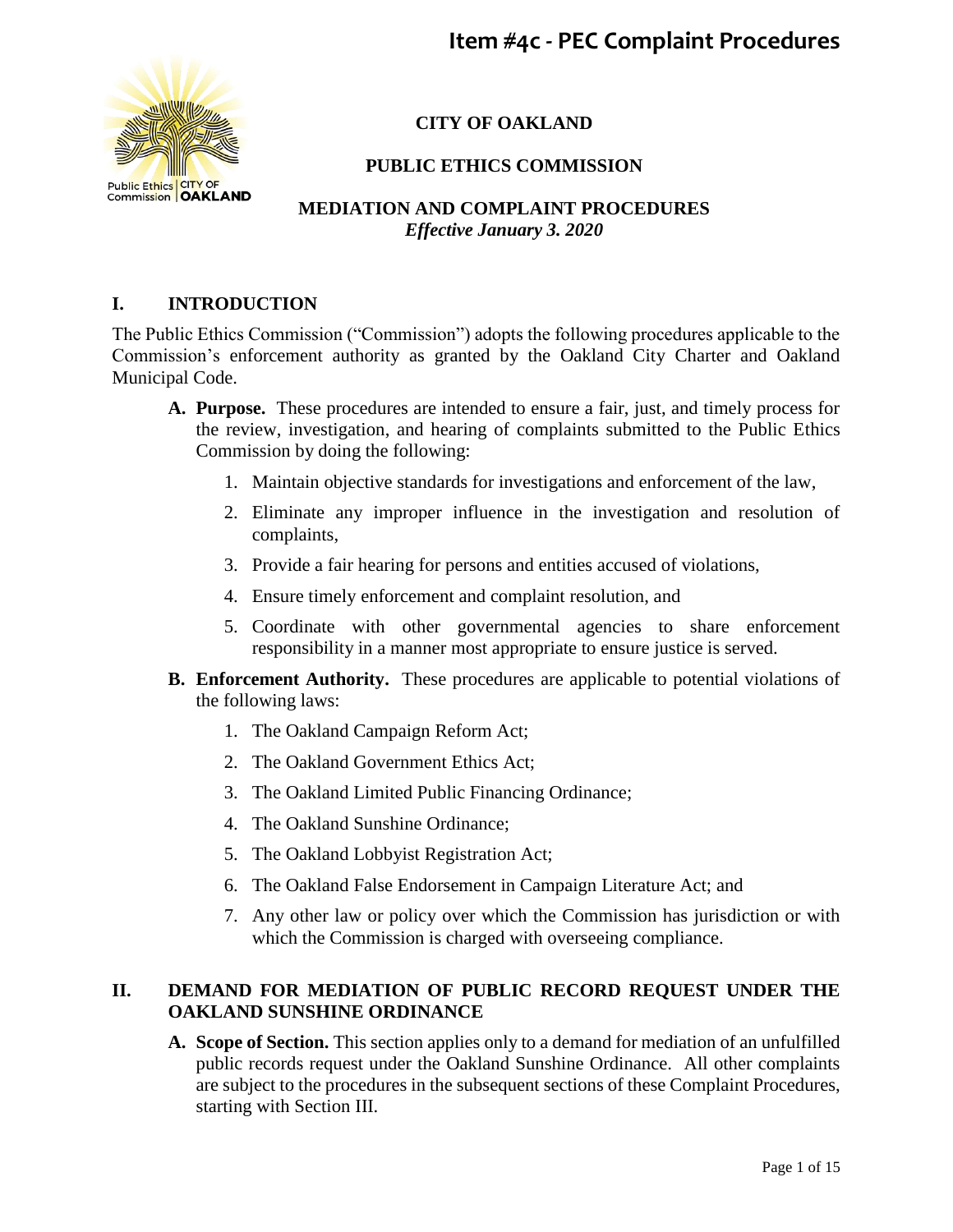- **B. Mediation.** A person whose public records request was denied, in whole or in part, by a local agency or department may demand mediation of their request.**<sup>1</sup>** To begin mediation, a requestor should complete the Commission's Mediation Request Form and submit it to Commission staff. Mediation is the first step in the process of submitting a matter to the Commission; mediation must be requested and completed before submission of a formal complaint to the Commission.
	- 1. The Executive Director of the Commission, his or her designee who may be a Commissioner, or a mutually agreed upon volunteer mediator, may serve as mediator. **2**
	- 2. Mediation shall commence no later than ten days after the request for mediation is made, unless the mediator determines the deadline to be impracticable.**<sup>3</sup>**
	- 3. The mediator shall attempt to resolve the dispute to the mutual satisfaction of the parties. The mediator's recommendation is not binding on any party.**<sup>4</sup>**
	- 4. Statements made during mediation shall not be used or considered for any purpose in any subsequent or related proceeding.**<sup>5</sup>**
	- 5. At the conclusion of mediation, the mediator shall close the mediation and issue a written summary of the issues presented, what efforts were made towards resolution, and how the dispute was resolved or what further efforts the mediator would recommend to resolve the dispute. The report shall be filed with the Commission, provided to all parties, and made available for public inspection.
- **C. Additional Remedies**. After the Commission closes a mediation:
	- 1. The requestor may file a formal complaint requesting that the Commission investigate whether the local agency's or department's actions violated the Oakland Sunshine Ordinance. (See procedures beginning in Section III.). In that case, the mediator will offer to pre-fill a formal complaint form based on the information provided in the Mediation Request Form and provide a copy to the requestor.
	- 2. If the requestor does not wish to submit a formal complaint, the mediator may submit an informal complaint. (See procedures beginning in Section III.)
	- 3. No person may file a complaint with the Commission alleging the failure to permit the timely inspection or copying of a public record unless he or she has requested and participated in mediation. **<sup>6</sup>** Participation in mediation is satisfied when the complainant was responsive to the mediator and willing to take action to complete the mediation.

 $\overline{a}$ 

<sup>&</sup>lt;sup>1</sup> OMC 2.20.270(C)(1).

<sup>&</sup>lt;sup>2</sup> OMC 2.20.270(C)(1).

<sup>&</sup>lt;sup>3</sup> OMC 2.20.270(C)(2). 4 OMC 2.20.270(C)(3).

<sup>5</sup> OMC 2.20.270(C)(3).

<sup>6</sup> OMC 2.20.270(F).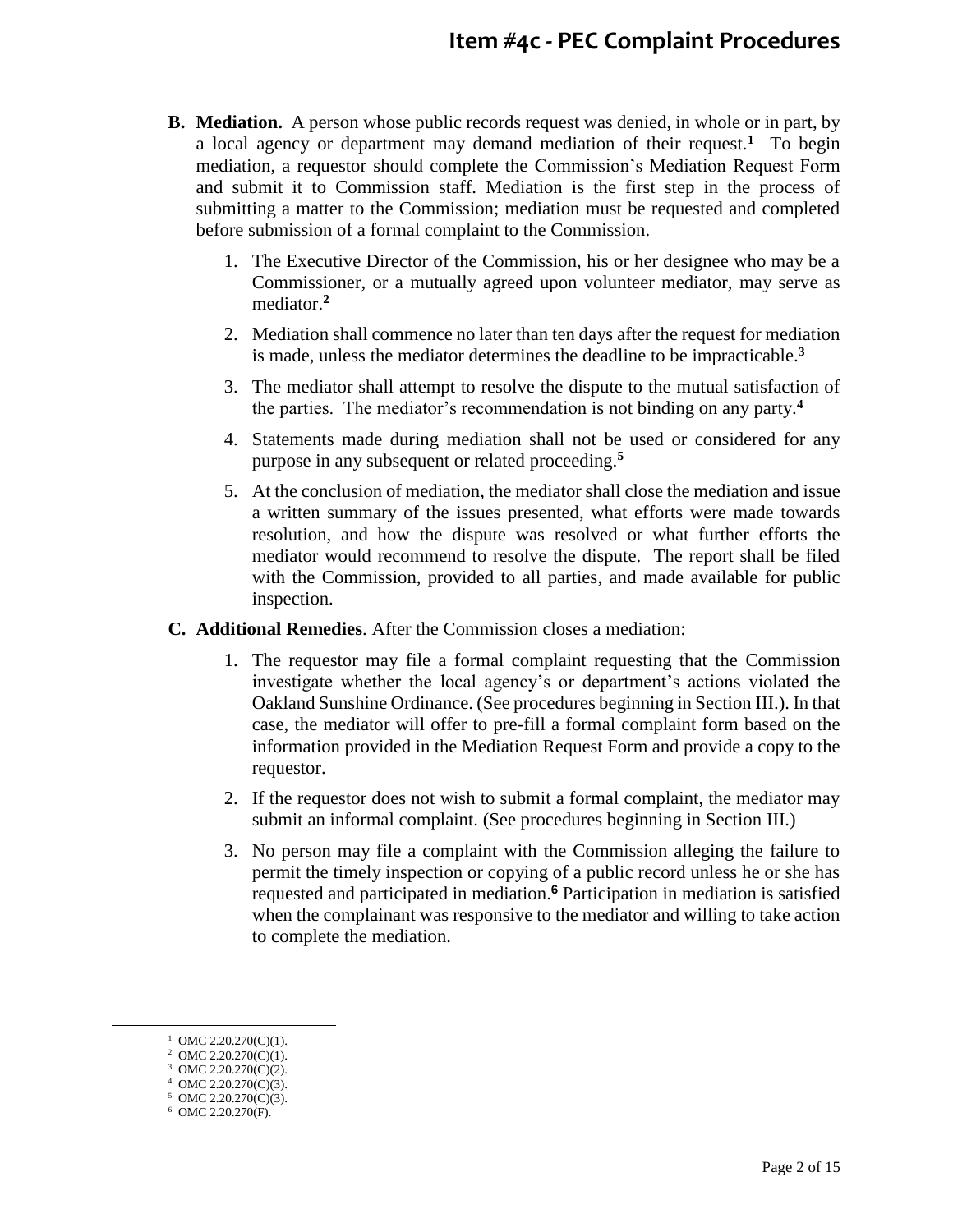- 4. In order to prevent statements obtained during mediation from being used in any related proceeding, the mediator will not participate in any subsequent investigation.**<sup>7</sup>**
- 5. This mediation process constitutes the administrative process for review and enforcement required by the Oakland Sunshine Ordinance.**<sup>8</sup>** Upon closure of mediation, the requestor may seek injunctive relief, declaratory relief, or a writ of mandate in any court of competent jurisdiction, whether or not the person also files a complaint with the Commission. **<sup>9</sup>** A requestor must complete the administrative process before seeking court action.<sup>10</sup>

#### **III. SUBMITTING A COMPLAINT**

- **A. Complaints.** A complaint alleging a violation of any law listed above may be submitted by any person, including a member of the public, any employee or official of the City of Oakland, or any member of the Commission.
	- **1. Formal Complaints.** A formal complaint must be submitted either 1) in writing on a complaint form as prescribed by Commission staff, or 2) in a manner designated as a method for submitting a formal complaint as determined by Commission staff. The forms and instructions will be available at the Commission's office, on the Commission website, and upon request to Commission staff.
		- a. **Contents of Formal Complaints.** A formal complaint must be signed or verified by the complainant under penalty of perjury. A formal complaint also must include the following information:
			- i. name, address, and phone number of complainant,
			- ii. name of the respondent, and any known addresses or phone numbers,
			- iii. the facts of the alleged violation,
			- iv. area of law allegedly violated, if known,
			- v. names and addresses of any witnesses, if known, and
			- vi. any documentation that might aid in the investigation of the alleged violation.

#### b. **Effect of Formal Complaints.**

- i. Upon receipt of a formal complaint, Commission staff will make a reasonable effort to acknowledge receipt of the complaint.
- ii. Commission staff shall process and review all formal complaints.

 $\overline{a}$ 

 $7$  OMC 2.20.270(C)(3).

<sup>8</sup> OMC 2.20.270(A)(3).

<sup>&</sup>lt;sup>9</sup> OMC 2.20.270(B).

 $10$  OMC 2.270(B)(1).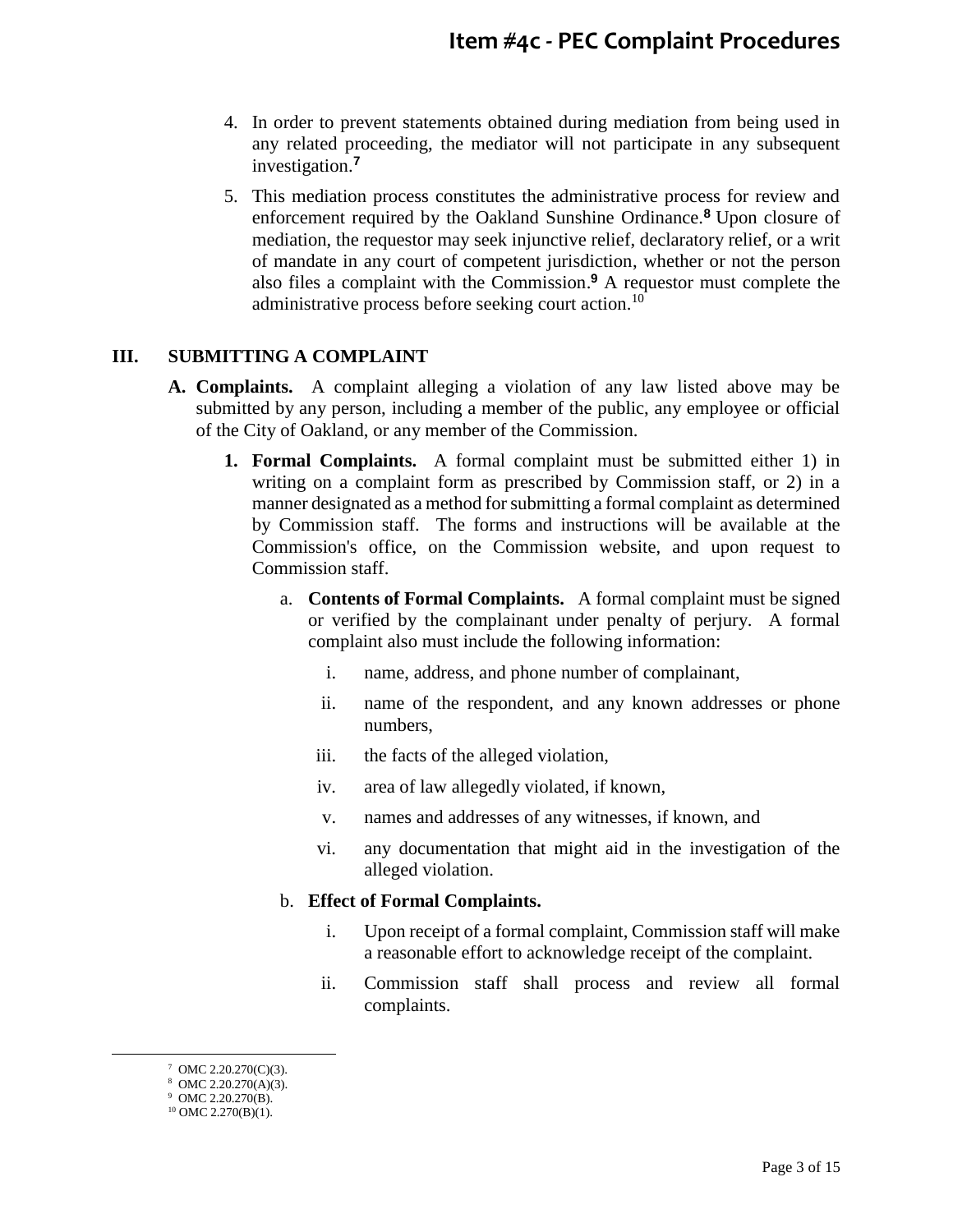- **2. Informal Complaints.** An informal complaint may be submitted by telephone, in person, or in writing.
	- a. **Contents of Informal Complaints.** An informal complaint must include the name of the person or organization believed to have violated the law and the facts of the alleged violation. A complaint submitted on the prescribed complaint form that does not meet the requirements of a formal complaint will be considered as an informal complaint.
	- b. **Effect of Informal Complaints.** Commission staff has no obligation, but retains discretion, to process and review informal complaints. In exercising discretion to process and review informal complaints, Commission staff should consider the nature of the alleged violation, whether the information contained in the complaint permits review and investigation of the alleged violations, and whether the complainant is justified in submitting the complaint in a form other than the proscribed form.
	- c. **Anonymous Complaints.** A complaint may be submitted without a name or without identifying the complainant, and these complaints will be considered anonymous complaints. An anonymous complaint shall be considered an informal complaint, whether submitted on a formal complaint form or in another form, and the processing of these complaints will be at the discretion of Commission staff.
- **3. Commission-initiated Complaints.** Commission staff may initiate an investigation without conforming to any formal complaint requirements. A member of the Commission may submit a formal or informal complaint. A member of the Commission will be recused from all consideration, review, investigation, or hearing of any complaint submitted by the member, but may provide information or be called as a witness at any hearing on the complaint.
- **4. Withdrawal of a Complaint.** If a complainant requests that his or her complaint be dismissed or withdrawn, the Commission may continue to review, investigate, and hold hearings or proceedings regarding the violations alleged in the complaint.
- **5. Repetitive and Unmeritorious Complaints.** Any person who has submitted four (4) complaints with the Commission within a twelve (12) month period and has had each complaint determined adversely to the person, shall be deemed a "repetitive unmeritorious complainant." Any subsequent complaint submitted by a "repetitive unmeritorious complainant" during the twelve month period must be reviewed by the Commission Chair, and, if deemed unmeritorious on its face, the complaint shall not be processed or reviewed. The Commission Chair's decision shall be final and shall be reflected in the Commission's public report on pending complaints, and Commission staff shall notify the complainant of the determination. If the Commission Chair determines that there are grounds to investigate any subsequent complaint, the complaint shall be forwarded to Commission staff to receive and process the complaint.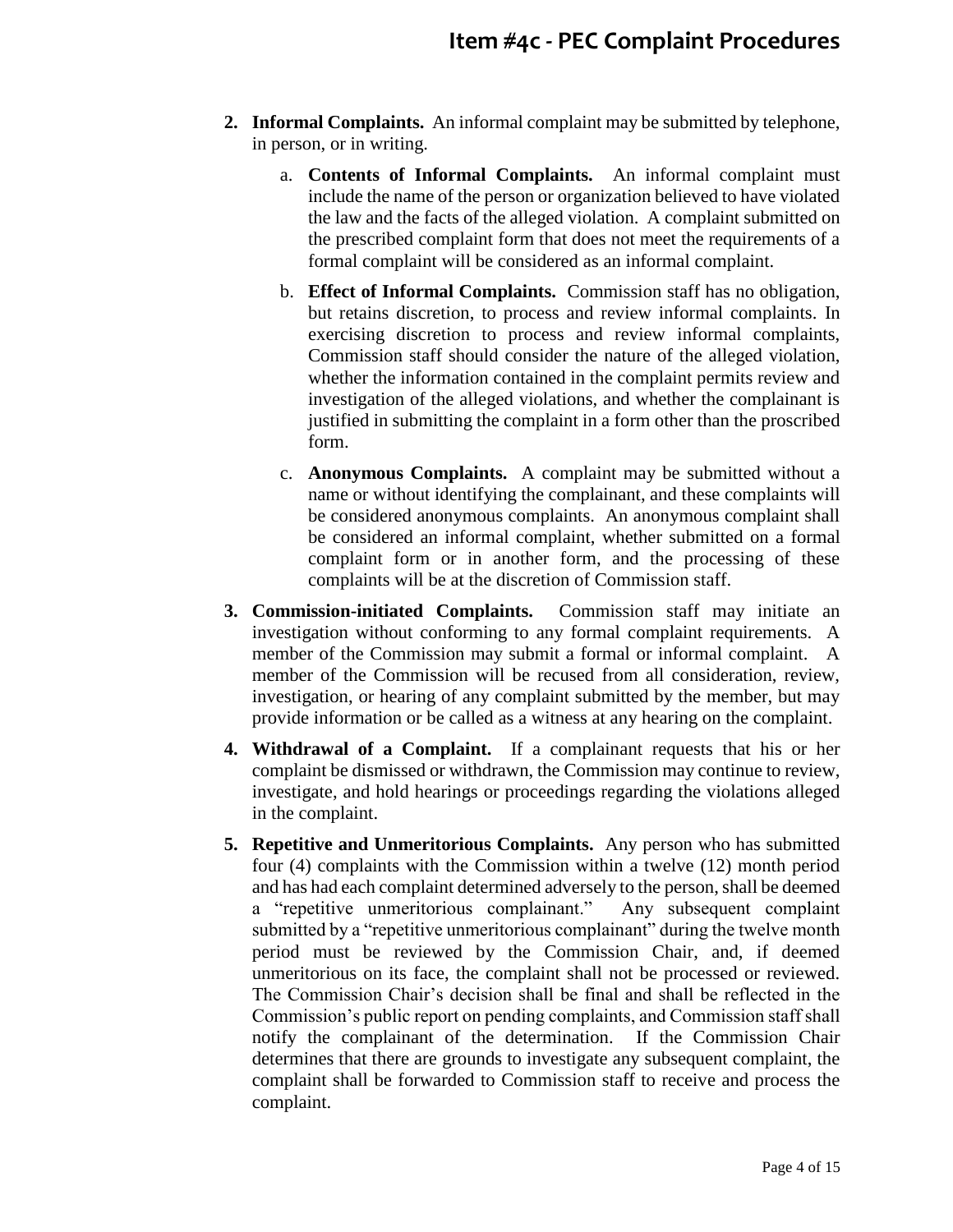- **6. Ex-Parte Communications.** Once a complaint is submitted, no Commissioner shall engage in oral or written communications, outside a hearing, Commission meeting, or other meeting that provides all relevant parties with proper notice and opportunity to be heard regarding the substance of the complaint with the respondent, complainant, witnesses, or any person communicating on behalf of the respondent or complainant, unless the communication is necessary to investigate, remediate, enforce or enter into a stipulated order regarding the alleged violation.
- **B. Preliminary Review of Complaints.** Upon receipt of a formal complaint, Commission staff shall conduct a preliminary review of the complaint to determine whether to open an investigation. The preliminary inquiry may include reviewing relevant documents, communicating with the complainant, communicating with the person or entity accused of a violation, and any other reasonable inquiry to determine whether a full investigation is warranted.

#### **IV. PRELIMINARY REVIEW OF COMPLAINTS**

- **A. Intake Resolution.** After conducting a preliminary review of a complaint, Commission staff shall decide whether to open a case for investigation, resolve the complaint by way of dismissal, or recommend closure. Commission staff shall notify the complainant of the result of the preliminary review in writing.
	- **1. Dismissal.** Commission staff may dismiss a complaint if the allegations do not warrant further action for reasons that may include, but are not limited to the following:
		- a. The allegations, if true, do not constitute a violation of law within the Commission's enforcement jurisdiction.
		- b. The complaint does not include enough information to support further investigation.
		- c. The allegations in the complaint are already under investigation, or already have been resolved, by the Commission or another law enforcement agency.
		- d. The complaint should be referred to another governmental or law enforcement agency better suited to address the issue.
	- **2. Closure.** Commission staff may recommend closure of a complaint if it falls within the Commission's jurisdiction but there is reason to support closure. The Commission shall review Commission staff's determination at a subsequent Commission meeting and must take formal action in order to close the complaint. Commission staff's recommendation to close the complaint may include one or more of the following actions:
		- a. Close with no action
		- b. Close with advisory letter
		- c. Close with warning letter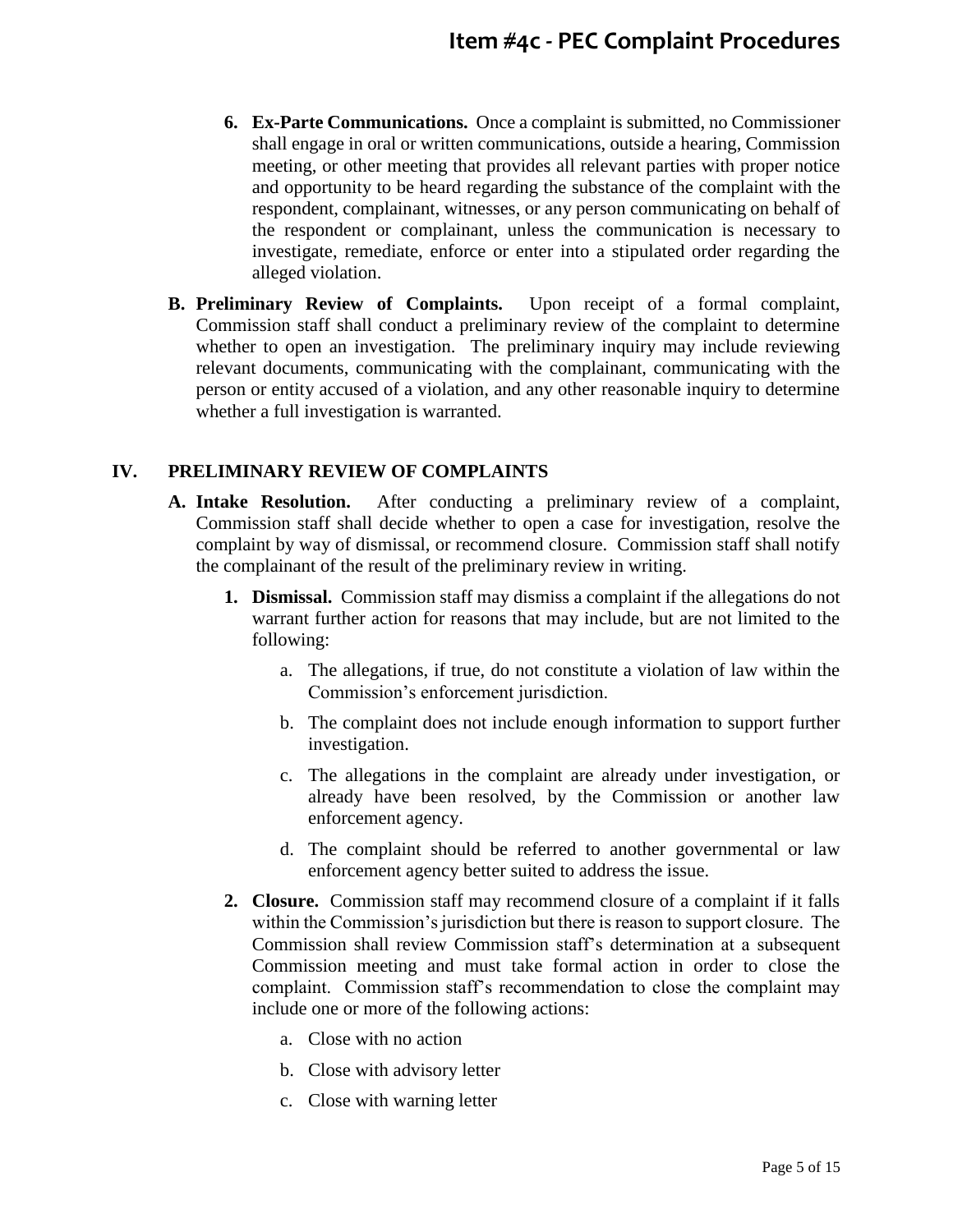- d. Close with additional Commission action, such as holding an informational hearing or providing follow-up diversion requirements, training or communications on a matter
- **3. Referral.** Commission staff may refer a complaint to the appropriate enforcement authority instead of or in addition to dismissal, closure, or the opening of an investigation.
- **4. Complaints Against the Public Ethics Commission.** Within 90 days of receiving a complaint against the Commission, Commission members, or Commission staff, Commission staff will reply to the complainant with the name and address of the entities that have concurrent or overlapping jurisdiction and inform the complainant that they have the right to file a civil action. In most instances, the Commission will close the complaint. However, where a single respondent Commissioner or staff can be walled off entirely from the investigation and approval process, the Commission may continue adjudicating the complaint, in addition to making a referral to an alternate entity.
- **B. Report to the Commission.** Commission staff shall notify the Commission of all dismissals by reporting the information, including the action taken and the reason for dismissal, on the next enforcement program report posted in advance of the Commission's subsequent Commission meeting.
- **C. Notification to Respondent.** After the preliminary review of the complaint, if Commission staff dismisses the complaint, then Commission staff may notify the respondent of the receipt and dismissal of the complaint. If Commission staff recommends closure or the opening of an investigation, then Commission staff shall notify the respondent of the complaint and the issue(s) to be investigated in writing.
- **D. Notification to Complainant.** After the preliminary review of the complaint, Commission staff shall notify the complainant of its decision to dismiss, close, make a referral, or open an investigation. If Commission staff opens an investigation, Commission staff shall also provide to the complainant a copy of the notice to the respondent. The complainant shall have 10 days to respond to Commission staff concerning the scope of the investigation, and Commission staff may alter the scope of the investigation based on feedback from the complainant.
- **E. Final Closure.** A dismissal, after notification to the Commission pursuant to subsection IV.B, or a closure of a complaint is a final decision and represents closure of the administrative process for that complaint.

#### **V. INVESTIGATION OF COMPLAINTS**

**A. Investigation.** If Commission staff determines that the allegations in the complaint warrant further inquiry, Commission staff shall open an investigation regarding the violations alleged in the complaint. An investigation may include, but not be limited to, interviews of the complainant, respondent, and any witnesses, and the review of documentary and other evidence. Commission staff, and anyone conducting interviews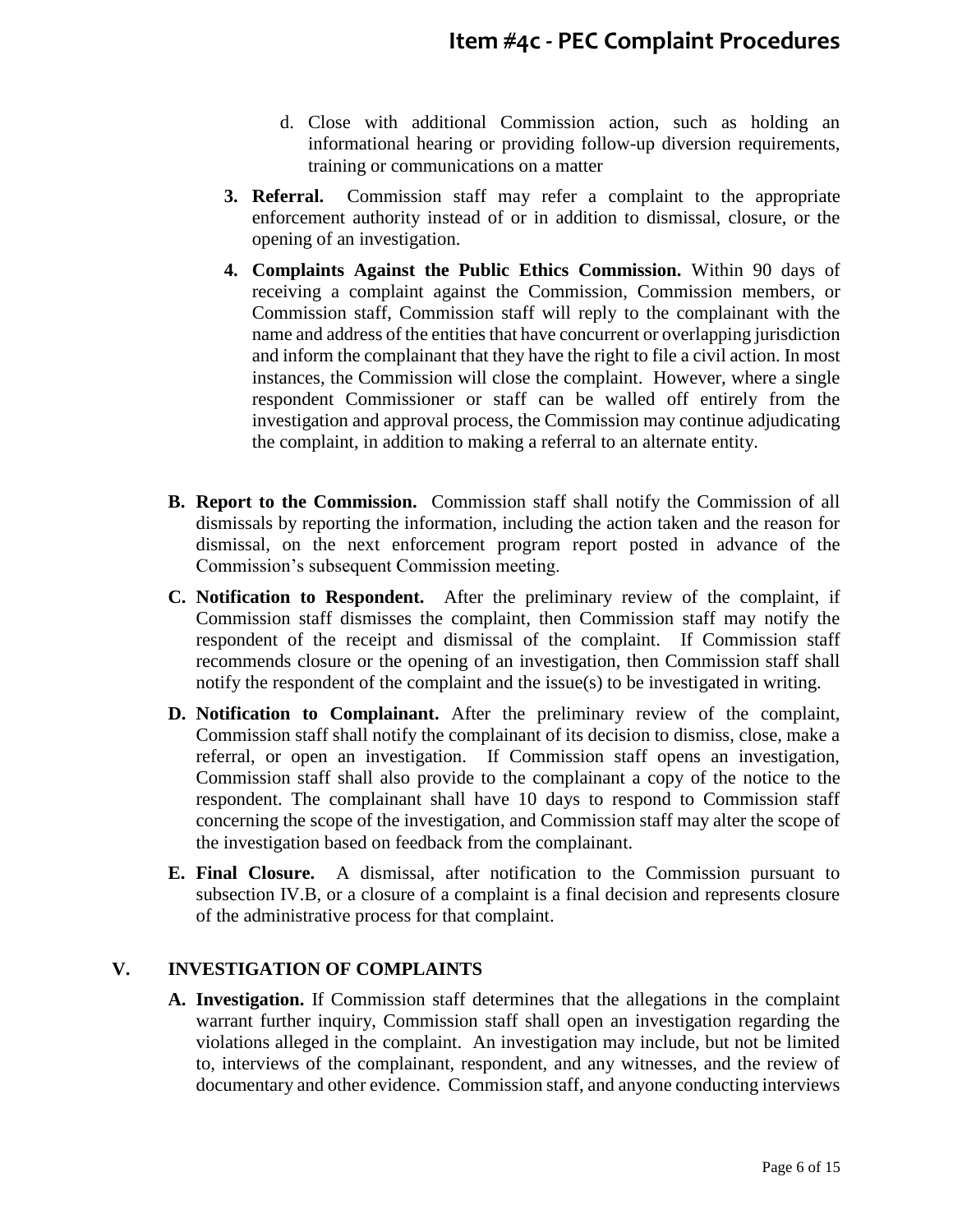on behalf of Commission staff, may administer oaths and affirmations for interviewees to tell the truth under penalty of perjury.

- **B. Subpoenas During Investigation.** The Executive Director may issue a subpoena on behalf of the Commission if he or she finds, based on the information submitted to him or her in writing, that the information requested in the subpoena is material to a specific matter under investigation and is under the control of the person or entity being subpoenaed. The Executive Director shall report each subpoena he or she issues on behalf of the Commission to the Commission Chair within 7 days of issuing the subpoena.
- **C. Contacting the Respondent**. If Commission staff's attempt to contact a person or entity accused of a violation is unsuccessful, Commission staff will pursue other methods of contact, including formal methods, such as certified mail, and informal methods, such as social media channels or neighborhood contacts, as appropriate.
- **D. Audit Program.** Commission staff may initiate routine investigations or audits as part of its enforcement program. Such investigations may use a streamlined review process to determine compliance with City ordinances and need not include a full investigation or written summary. Commission staff may create standard forms for summarizing and communicating the audit findings.

#### **VI. RESOLUTION OF COMPLAINTS**

- **A. Probable Cause Report.** After an investigation, and, in the absence of a stipulated agreement or other recommended resolution, Commission staff shall prepare a written report that includes a summary of the evidence gathered and a recommendation of whether there is probable cause to believe that a violation occurred. The probable cause report shall be submitted to the Commission for consideration.
- **B. Notification.** At the time that Commission staff submits a probable cause report to the Commission for consideration (per the advanced-notice requirements for the public meeting), Commission staff shall notify the respondent and the complainant of the report's submission and of the time, date, and location at which the Commission will consider the report.
- **C. Commission Review.** Upon review of Commission staff's written report and recommendation of whether there is probable cause to believe that a violation occurred, the Commission may decide to close the matter, request further investigation, and/or request that Commission staff seek a stipulated settlement.. In addition, if the Commission has determined that probable cause exists to believe that a respondent violated a law listed in Section I.B, the Commission may refer the matter to an administrative hearing or, for probable violations of the Oakland Sunshine Ordinance, may decide to file a court proceeding seeking injunctive relief, declaratory relief, or writ of mandate.<sup>11</sup>. The Commission may issue a warning letter, advisory letter, or diversion agreement at any phase of the Commission's review, in conjunction with another remedy or as a stand-alone resolution.

 $\overline{a}$ <sup>11</sup> OMC 2.20.270(B).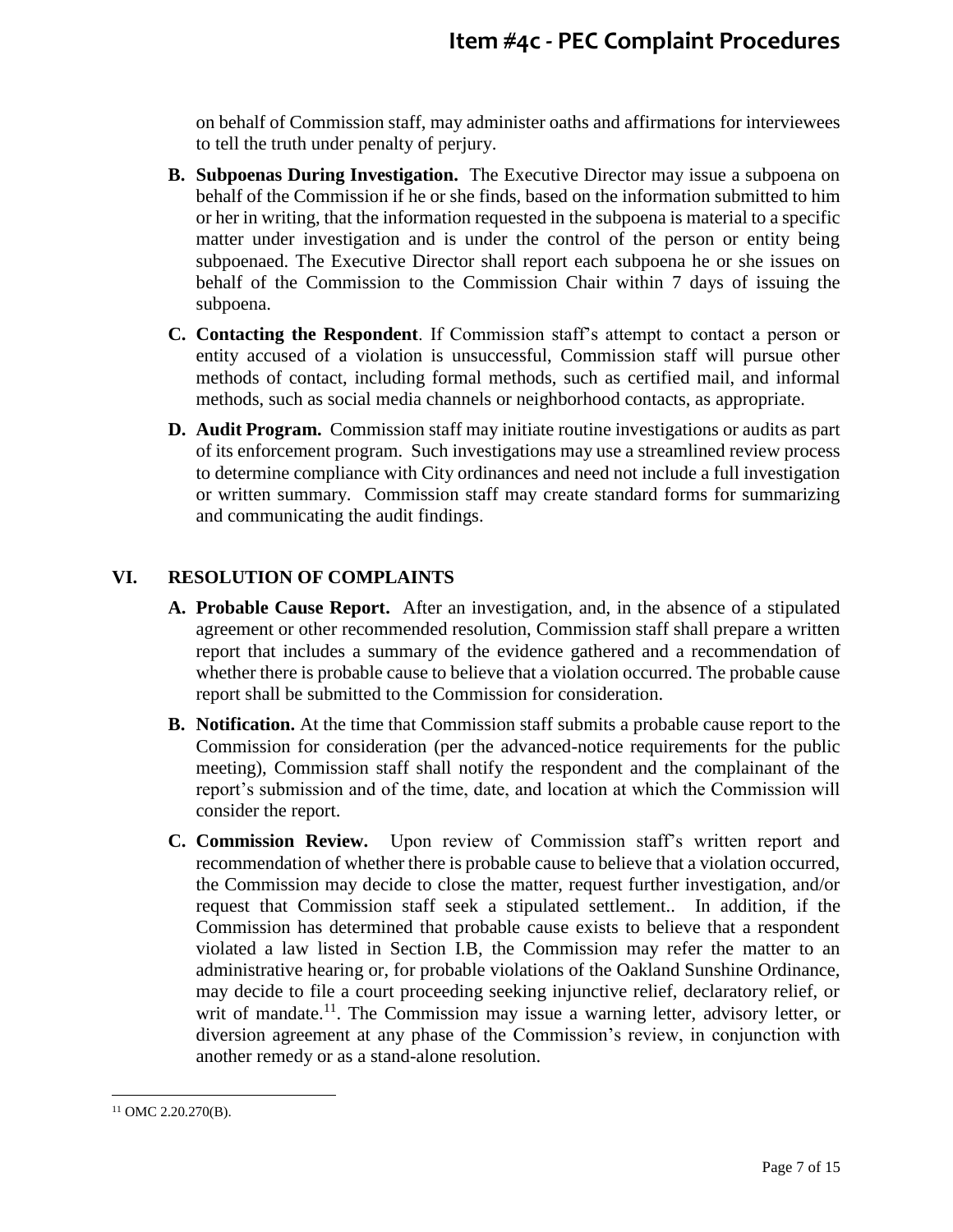- **D. Stipulated Settlement.** At any time after a complaint has been submitted, Commission staff may enter into negotiations with a respondent for the purpose of resolving the factual and legal allegations in a complaint by way of a stipulated agreement, followed by Commission approval of the decision. The Commission's Enforcement Penalty Guidelines outline the principles that guide Commission staff in determining fine amounts to pursue via stipulations.
	- 1. **Stipulation.** Any proposed stipulation shall explicitly state that:
		- a. The proposed stipulation is subject to approval by the Commission;
		- b. The respondent knowingly and voluntarily waives any and all procedural rights under the law and under these procedures;
		- c. The respondent understands and acknowledges that any stipulation is not binding on any other law enforcement agency, and does not preclude the Commission or its staff from referring the matter to, cooperating with, or assisting any other government agency with regard to the matter, or any other matter related to it;
		- d. The respondent agrees that in the event the Commission refuses to approve the proposed stipulation, it shall become null and void; and,
		- e. In the event the Commission rejects the proposed stipulation and a full evidentiary hearing before the Commission becomes necessary, no member of the Commission shall be disqualified because of prior consideration of the stipulation.
	- 2. **Commission Decision and Order.** The stipulation shall set forth the pertinent facts and may include an agreement as to anything that could be ordered by the Commission under its authority. Stipulated agreements must be approved by the Commission and, upon approval, be announced publicly.
	- 3. **Concurrent Referral to Commission.** Commission staff may submit a probable cause report to the Commission for the Commission's consideration of other methods of resolution, including referring the matter to an administrative hearing, concurrently or in lieu of Commission staff's pursuit of a stipulated settlement. Commission staff may submit a probable cause report to the Commission for concurrent consideration, especially where doing so may result in more timely resolution of the matter.
- **E. Diversion Agreement.** At any time after a complaint has been submitted, Commission staff may enter into negotiations with a respondent for the purpose of resolving the factual and legal allegations in a complaint by way of a diversion agreement, followed by Commission approval of the agreement.
	- 1. **Agreement.** Any proposed diversion agreement shall explicitly state that:
		- a. The proposed diversion is subject to approval by the Commission;
		- b. The respondent knowingly and voluntarily waives any and all procedural rights under the law and under these procedures;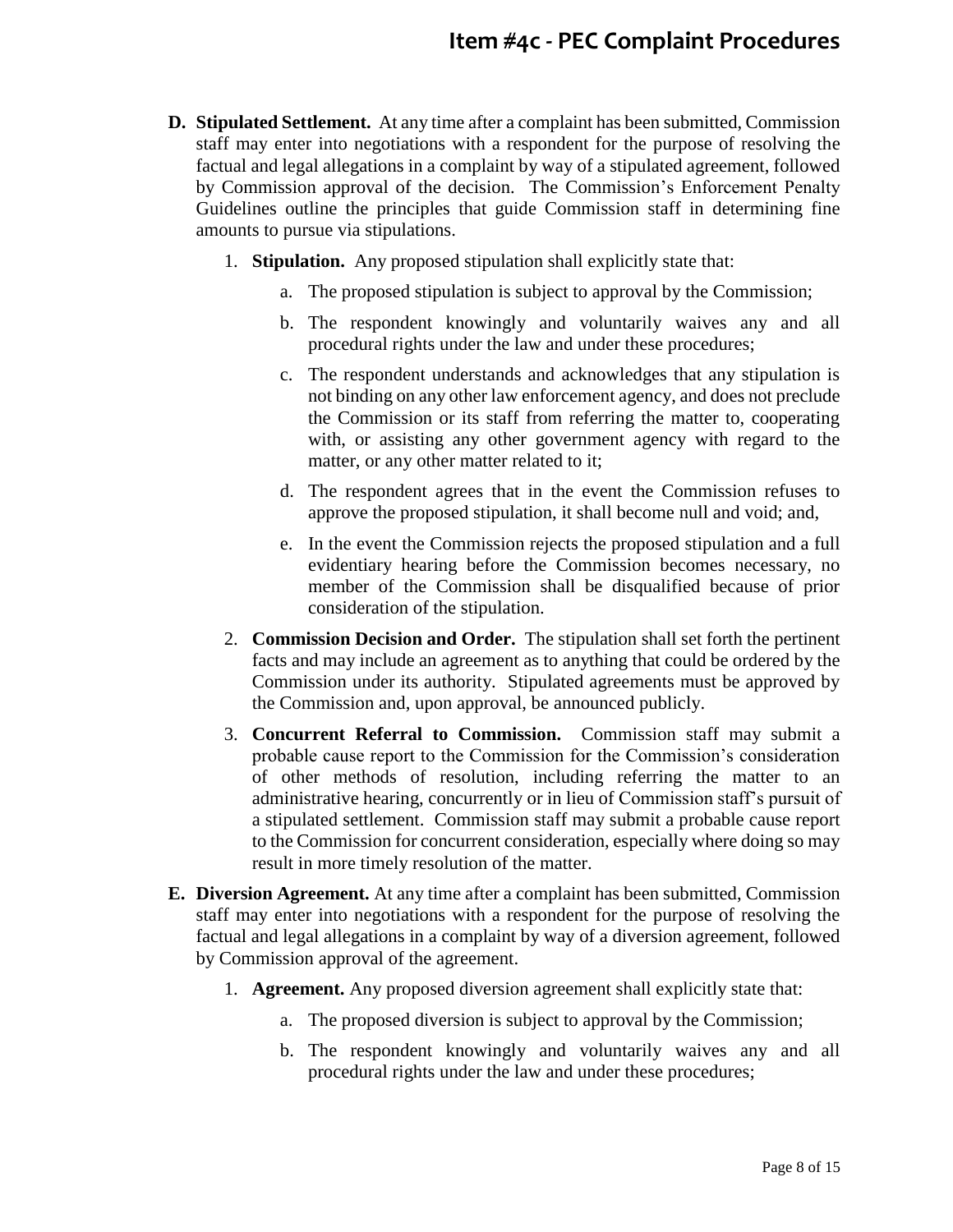- c. The respondent understands and acknowledges that any diversion agreement is not binding on any other law enforcement agency, and does not preclude the Commission or its staff from referring the matter to, cooperating with, or assisting any other government agency with regard to the matter, or any other matter related to it;
- d. The respondent agrees that in the event the Commission refuses to approve the proposed diversion agreement, it shall become null and void; and,
- e. In the event the Commission rejects the proposed diversion agreement and a full evidentiary hearing before the Commission becomes necessary, no member of the Commission shall be disqualified because of prior consideration of the diversion agreement.
- 2. **Commission Decision and Order.** The diversion agreement shall set forth the pertinent facts and may include an agreement as to the imposition of a fee and/or anything that facilitates the Commission's goals and that is agreed to by the respondent. Diversion agreements must be approved by the Commission and, upon approval, be announced publicly.
- **F. Default Decision.** When a Respondent has failed to respond to or otherwise defend the complaint, or when a respondent waives his or her right to a hearing, the PEC may make a final decision against the respondent through the following default process:
	- 1. Upon a finding of probable cause by the Commission, Commission staff shall prepare a written summary report, which shall include the charges, a summary of the evidence to support the charges, and an explanation of the default process, and shall serve the complaint on the Respondent via personal or substitute service.
	- 2. A Respondent has 30 days from the date he or she is served with the staff summary report to file a written response. The PEC may still accept a response from the respondent after 30 days, if Commission staff has not yet filed a written request for default with the Commission.
	- 3. After the 30 day response period has passed, Commission staff shall submit the summary report and a request for default decision to the Commission for review and decision at a subsequent Commission meeting. The request for default shall include an affidavit signed by Commission staff that attests to and includes the following:
		- a. Commission staff had attempted to notify the respondent on multiple prior occasions as specified, or the respondent has waived his or her right to a hearing;
		- b. The Commission made a determination of probable cause on a date specified;
		- c. Commission staff served the Respondent with notice of the complaint and pending default process; and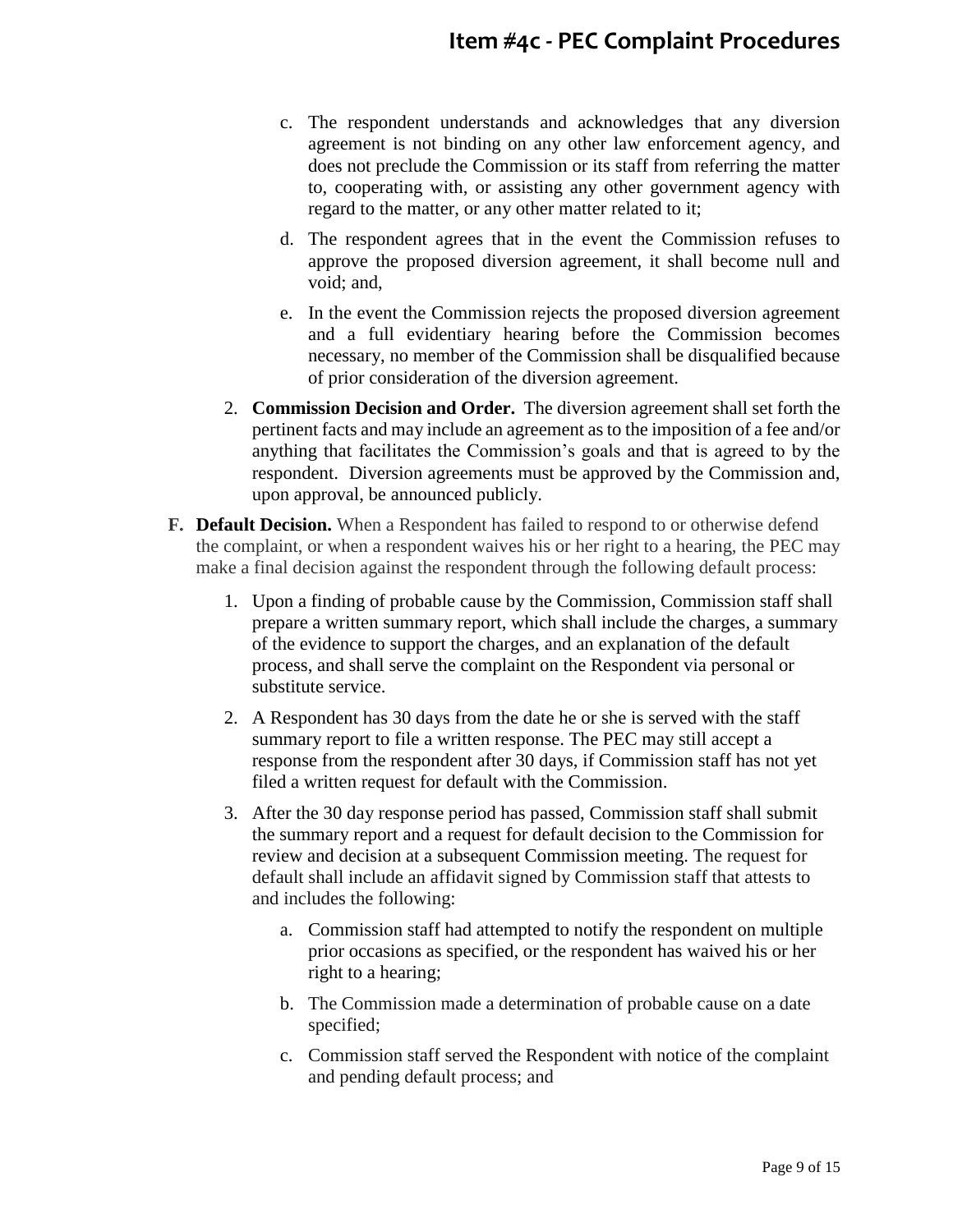- d. the documentation explains how Commission staff has met all of the default process requirements.
- 4. The request for default submitted to the Commission shall include the range of enforcement options available to the Commission, and it may include a recommendation by Commission staff for corrective, remedial or punitive actions, such as penalties and fines.
- 5. The Commission shall determine whether to adopt, amend, or reject the findings and conclusions in Commission staff's summary report and recommendation, if any, including making a decision regarding corrective, remedial or punitive actions (penalties and fines) to impose on the Respondent in accordance with the adopted findings and consistent with the Commission's authority. The Commission's decision following approval of a default shall be final and shall constitute closure of the administrative process with respect to the complaint.
- 6. The Commission can set aside a default decision upon written request of a Respondent, if the Respondent can show cause as to why the default decision should not have been approved.
- **G. Court Proceeding**. After the Commission has reviewed a probable cause report from Commission staff concerning an alleged violation of the Oakland Sunshine Ordinance, the Commission may decide to initiate court proceedings for injunctive relief, declaratory relief, or writ of mandate in any court of competent jurisdiction to obtain a Respondent's compliance with the Oakland Sunshine Ordinance.<sup>12</sup>

## **VII. ADMINISTRATIVE HEARING PROCESS**

- **A. Selection of Hearing Panel or** Officer. If the Commission decides to schedule a hearing pursuant to Section VI(B)(3), the Commission shall decide whether to sit as a hearing panel or to delegate its authority to gather and hear evidence to one or more of its members or to an independent hearing officer.
	- 1. If the Commission decides that the full Commission will not sit as a hearing panel, the Commission shall appoint the hearing officer(s).
	- 2. If the Commission elects to use a hearing officer(s) provided by an outside entity, that entity shall appoint the hearing officer(s).
	- 3. The selected hearing officer shall disclose any actual or potential conflicts of interest, as defined by the Oakland Government Ethics Act 2.25.040.A, he or she might have with the City of Oakland, the parties, or a Commissioner, in which case, the appointing authority shall consider whether to appoint an alternative hearing officer(s).
- **B. Notice of Administrative Hearing.** The Executive Director shall provide notice of the date, time and location of the hearing to therespondent at least 30 days prior to the date of the hearing. A copy of the notice shall be posted publicly, sent to the complainant,

 $\overline{a}$ <sup>12</sup> OMC 2.20.270(B), OMC 2.24.020(E).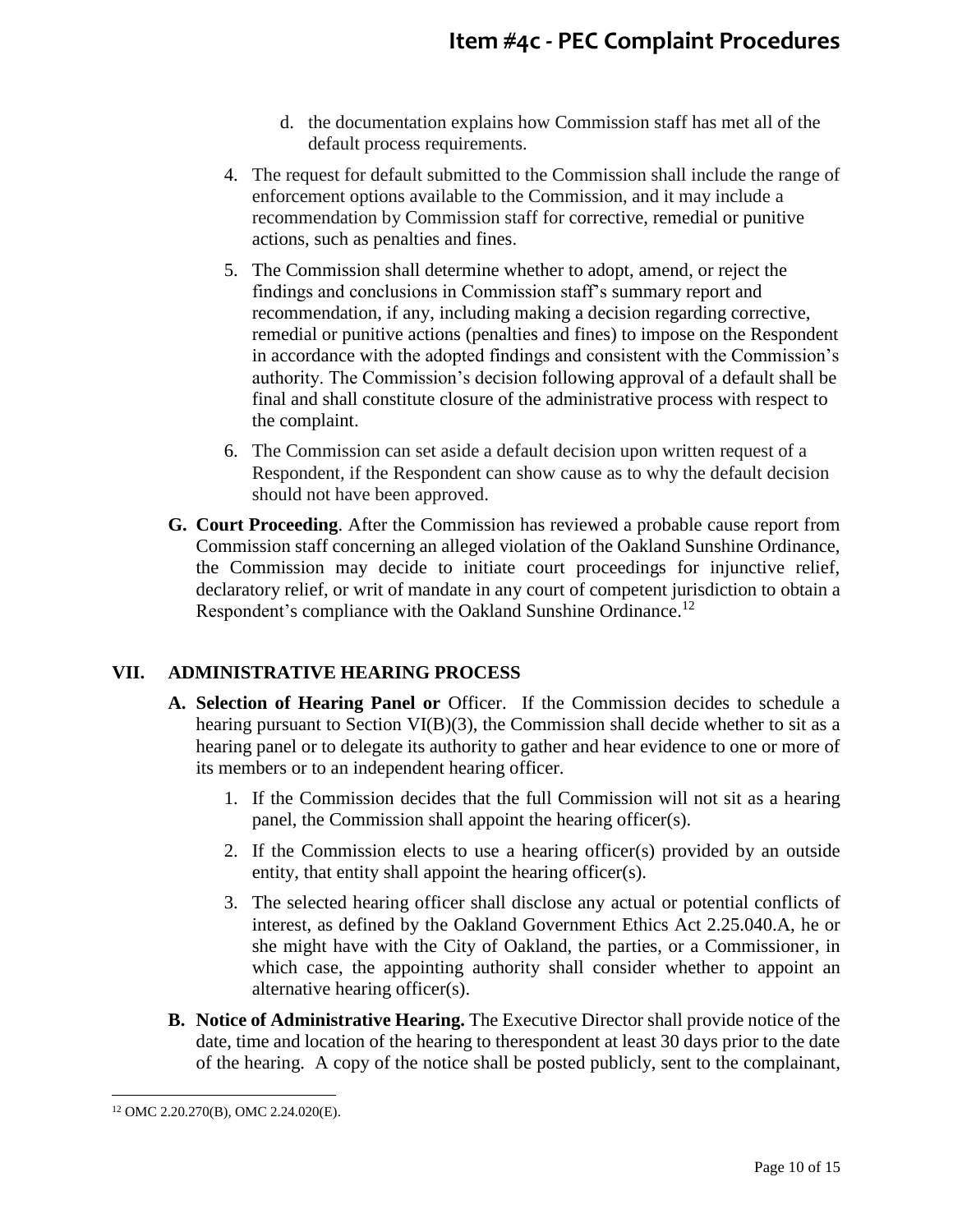and filed with the Office of the City Clerk at least seven days before the hearing. The notice shall be in substantially the following form:

"You are hereby notified that a hearing will be held before the Ethics Commission [or name of the hearing officer, entity, or assigned Commissioner(s)] on  $\Box$  (date) at the hour of  $\Box$ , at  $\Box$ (location), upon the charges made in Complaint No. \_\_\_\_. At the hearing, you may, but need not, be represented by counsel, and you may present any relevant evidence. You may request the issuance of subpoenas to compel the attendance of witnesses and the production of documents by applying to the Commission on or before  $\ddot{\hspace{1cm}}$ .

- **C. Subpoenas of Persons or Documents.** Any party requesting subpoenas to bring people or documents to the hearing shall notify the Executive Director no later than 14 days before the hearing date. The request shall include a written statement specifying the name and address of the witnesses, and the reason for their testimony.
	- 1. If the request is for a document subpoena, it shall be accompanied by a statement which includes the following information: a specific description of the documents sought; an explanation of why the documents are necessary for the resolution of the complaint; and the name and address of the witness who has possession or control of the documents.
	- 2. Subpoenas may be issued by the Executive Director, or the hearing officer upon the above showing of good cause.
	- 3. The party requesting the subpoena shall be responsible for its service on the appropriate persons and shall provide a copy to all opposing parties.
- **D. Resolution of Preliminary Matters.** No later than seven days before the hearing date, any party may submit in writing preliminary matters for determination by the hearing officer or entity. If the complaint is to be heard by the full Commission, or by one or more Commissioners, preliminary matters shall be determined by the Commission Chair or his or her designee. The party submitting any preliminary matter for determination shall demonstrate that an attempt to resolve the preliminary matter was made with any opposing party and that copies of the request were delivered to any opposing party. The opposing party shall be allowed to address a request to hear a preliminary matter. The hearing officer or the Commission Chair may determine preliminary matters upon submission of the written requests and without an oral hearing. Preliminary matters may include, but are not limited to, the following:
	- 1. Whether multiple claims within a single complaint may be scheduled separately;
	- 2. Whether similar complaints filed by separate individuals or entities may be joined;
	- 3. Scheduling of witnesses;
	- 4. Production of documents and issuance of subpoenas;
	- 5. Scheduling of pre-hearing conferences;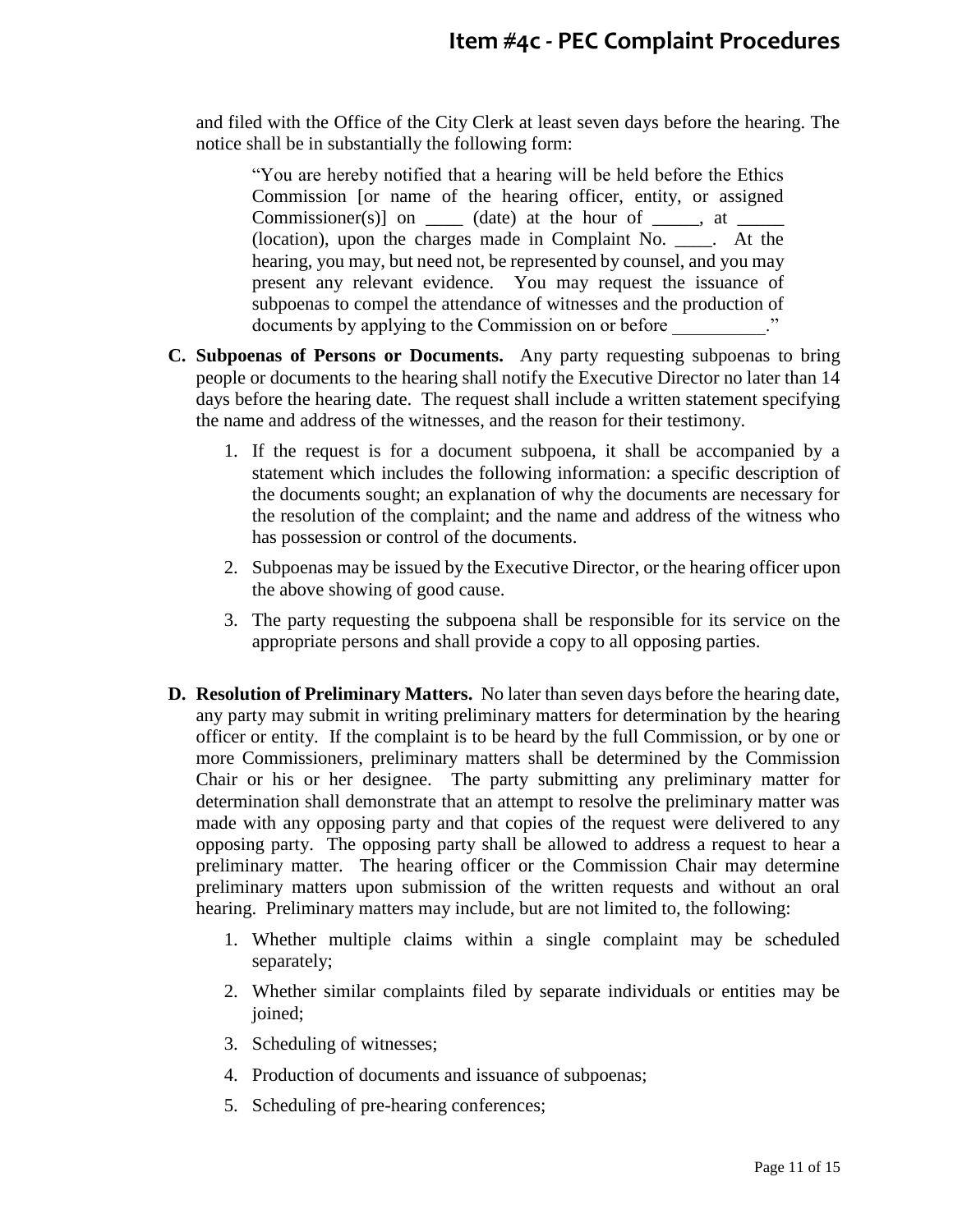- 6. Disqualification of any member of the Commission from participation in the hearing on the merits; and
- 7. Any other matters not related to the truth or falsity of the factual allegations in the accusation.
- **E. Conduct of Hearings; Submission of Written Materials.** All materials to be considered at a hearing and not otherwise subpoenaed shall be submitted to the person(s) conducting the hearing, the Executive Director, and to all opposing parties no later than five days prior to the hearing. A written argument need not be submitted. Any written argument submitted shall not exceed 15 pages except upon prior approval of the person(s) conducting the hearing. When prior approval has not been granted, the person(s) conducting the hearing shall disregard all pages of a written argument beyond the  $15<sup>th</sup>$  page.
- **F. Conduct of Hearings; Presentation of Testimony: Rules of Evidence.** The hearing on the complaint shall be open to the public, provided that witnesses may be excluded at the discretion of the person(s) conducting the hearing. The person(s) conducting the hearing (Hearing Officer) shall brief the parties at the beginning of the hearing on applicable procedures. The Hearing Officer will conduct a fair and impartial hearing on the record, take action to avoid unnecessary delay in the disposition of the proceedings, and maintain order.
	- 1. The hearing shall not be subject to the formal rules of evidence. Documentation and written testimony not in compliance with subsection (E) above may be excluded at the discretion of the person(s) conducting the hearing.
	- 2. The Commission, and any individual Commissioners and hearing officers assigned to conduct hearings, may administer oaths and affirmations.
	- 3. Oral and written testimony shall be received under penalty of perjury. Although the proceedings are informal, testimony shall be brief and confined to the issues. Oral testimony may be excluded if duplicative, irrelevant, or disruptive to the conduct of the meeting. The person(s) conducting the hearing may ask questions of both sides to further clarify facts and viewpoints. Any party may bring a representative and/or interpreter to speak on his or her behalf, but the person(s) conducting the hearing retains the authority to put questions to any party.
	- 4. If the hearing is conducted by a Commissioner, the following procedure applies: the Commission staff will be the first to call witnesses and present evidence of the violation. After the Commission staff presents its case, the Respondent will have the opportunity to call witnesses, present evidence and present argument. After both sides have presented their case, the hearing officer will open the hearing to take public testimony/ statements/comment. After public statements, the Respondent and Commission staff or it's legal counsel will have an opportunity to present rebuttal information and present an oral summation of the case.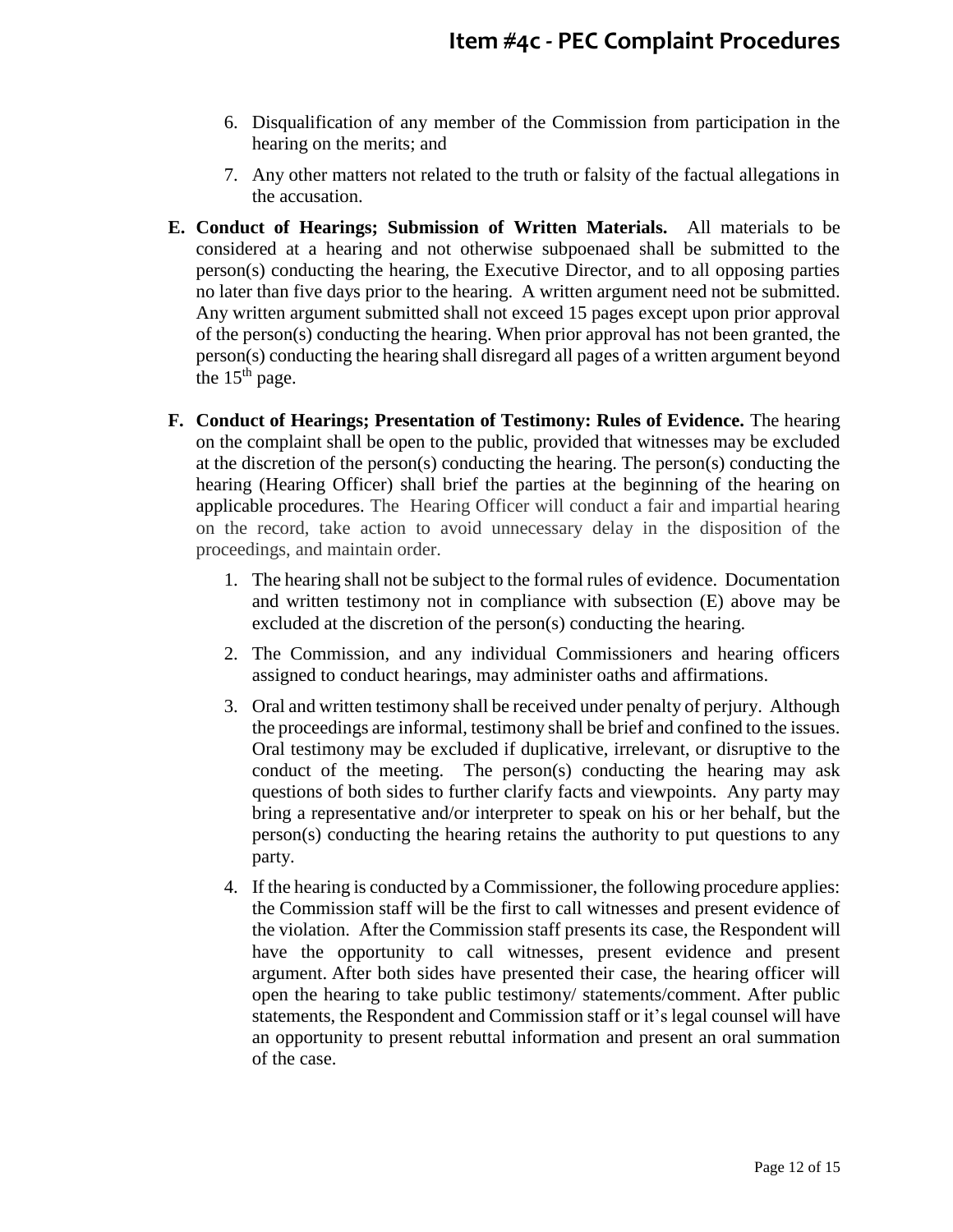- 5. Special accommodations for disabled persons may be made by providing the Executive Director 72 hours advanced notice.
- 6. While there is no right to cross-examination, the parties shall be allowed the opportunity for rebuttal, and the parties, through the person(s) conducting the hearing, may ask questions of any witness. Except for raising preliminary matters as provided by these procedures, no party may communicate with any Commissioner or hearing officer regarding a complaint outside of the formal public hearing.
- 7. If the Commission refers a matter to the California Office of Administrative Law, or another administrative law judge or entity, that entity's administrative process rules shall apply, with these complaint procedures providing guidance where there are gaps or questions in that administrative process.
- 8. If the respondent fails to appear at a properly noticed hearing, Commission staff may proceed with presenting the Commission's case or may request to submit a written summary in lieu of a verbal presentation. The hearing officer may proceed with issuing findings and recommendations based solely on the information received from Commission staff.
- **G. Record of Proceedings.** Proceedings shall be recorded on audio and/or videotape and made available upon request. A party electing to have a stenographer present to record the proceedings may do so upon providing at least three full business days' notice to Commission staff, and at that party's own expense.
- **H. Continuation and Postponement of Hearings.** A postponement may be granted prior to the hearing only upon written request to the Commission Chair or hearing officer. At the hearing a matter may be postponed or continued only for good cause shown upon approval of the person(s) conducting the hearing.
- **I. Action upon Conclusion of Hearing.** Upon hearing all evidence submitted at the hearing and any arguments by the parties or comments by the public, the hearing shall be closed.
	- 1. If the complaint was heard by a hearing officer, single member of the Commission or Commission panel, he, she or they may take the matter under submission for a period of no more than 14 days before delivering to the Executive Director proposed Findings of Fact and Conclusions. Any deliberations by two or more Commissioners shall be done publicly. Upon receipt, the Executive Director shall deliver a copy of the proposed Findings of Fact and Conclusions to all parties.
		- a. No later than seven days after delivery, any party may submit a written request to the Commission Chair that that the person(s) who conducted the hearing be directed to re-hear all or portions of the complaint. The Commission Chair may accept the proposed Findings of Fact and Conclusions as correct unless the party making the request for rehearing demonstrates that: 1) the proposed Findings of Fact contain one or more material error(s) of fact that necessarily affects one or more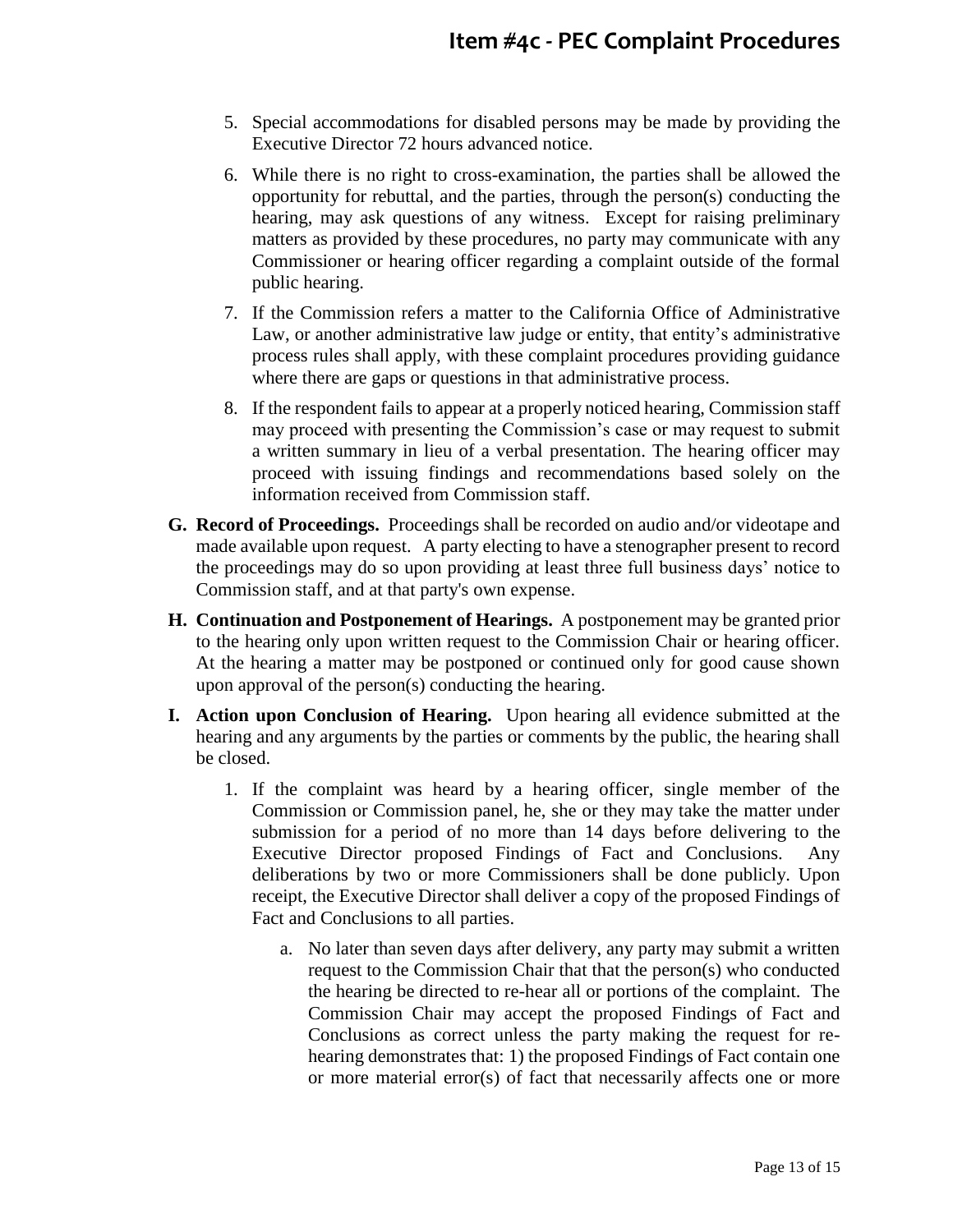Conclusions, or 2) the Conclusions are not supported by substantial evidence.

- b. The party making the request shall provide a complete copy of the written request to all other parties by the time the written request is submitted to the Commission Chair. Any other party shall have seven days from receipt of the written request to submit written opposition or support to the Commission Chair.
- c. If the Commission Chair determines there are no grounds to rehear all or portions of the complaint, he or she shall notify the Executive Director, who shall place the proposed Findings of Fact and Conclusions on the agenda for approval at the next regular Commission meeting or any special meeting called by the Commission Chair.
- d. If the Commission Chair determines that grounds exist to rehear all or portions of the complaint, the Commission Chair may specify what facts need to be established or reviewed, the form and under what circumstances any new evidence shall be received, and a timetable for re-submitting any revised Findings of Fact and Conclusions to the Executive Director.
- e. The decision of the Commission Chair on any request for re-hearing shall be final.
- 2. After notifying all parties and the complainant of the date, time, and location of its meeting, the Commission shall either adopt the proposed Findings of Fact and Conclusions in their entirety or adopt the Findings of Fact and reach additional or different conclusions consistent with the Findings of Fact. The Commission has discretion to reach additional or different conclusions consistent with the Findings of Fact, including the full range of options from dismissal, with or without a warning letter, through assessment of maximum penalties, including other remedial measures.
- 3. If the complaint was heard by the full Commission, the Commission shall decide, upon conclusion of the hearing and by an affirmative vote of a majority of Commissioners, whether a violation has occurred. The Commission may, in the alternative, direct the Executive Director or designee to prepare a Findings of Fact and Conclusions for consideration at the next Commission meeting.
- 4. The Commission shall determine that a violation of City law over which the Commission has jurisdiction has occurred only if the weight of the evidence shows that it was more likely than not that a violation has occurred.
- 5. Any Findings of Facts and Conclusions adopted by the Commission may include orders for corrective, remedial or punitive actions (penalties and fines) in accordance with the adopted findings and consistent with Commission authority. The Commission will make its findings and recommendations public.